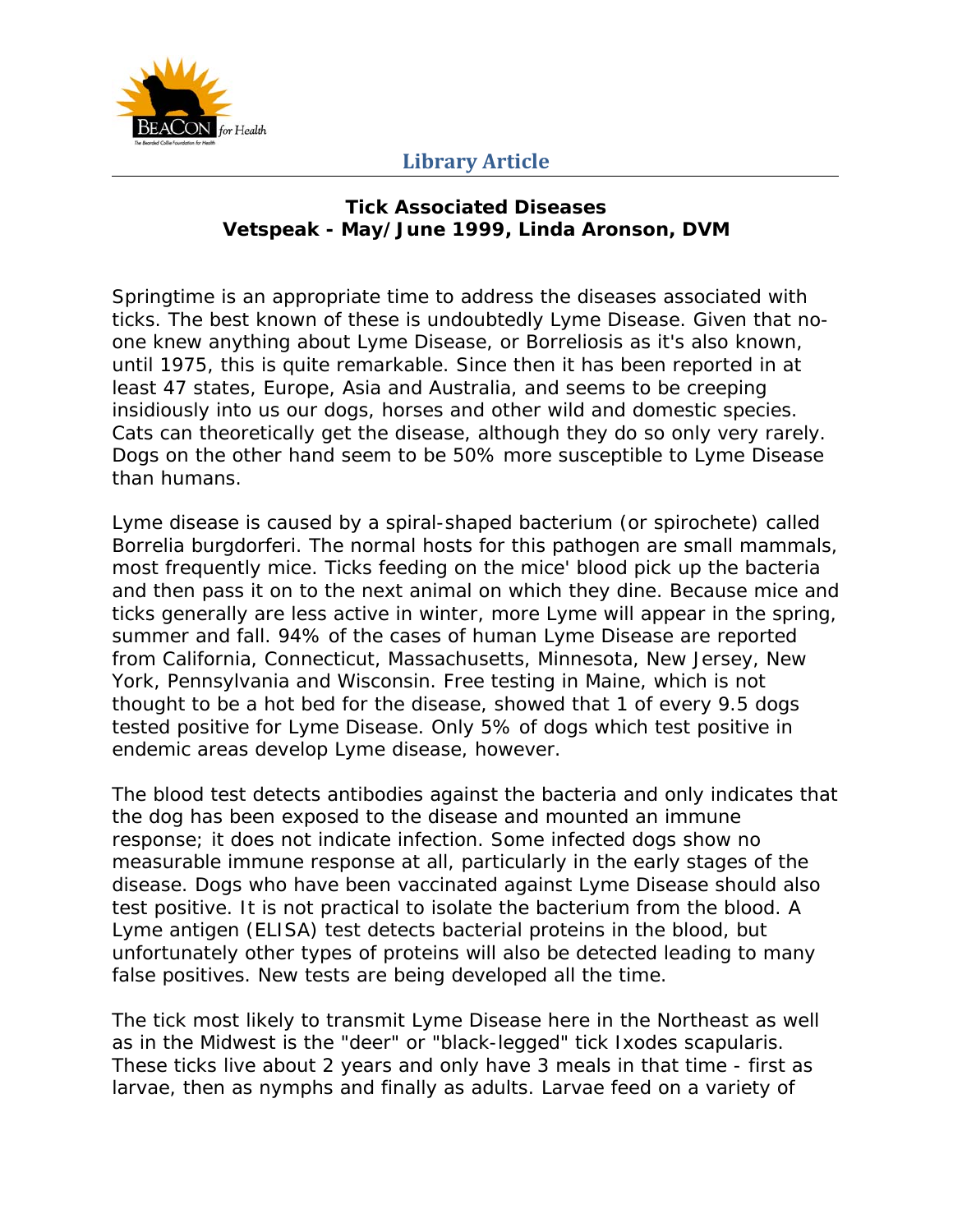

rodents and rabbits, but favor the common white-footed mouse, also popular with *Borrelia burgdorferi*. The ticks molt and move onto their next meal ticket, which may again be a white-footed mouse, but they may chose deer, squirrels, birds, cows, dogs or humans based on availability. The latter are then infected with spirochetes. Adult ticks generally set their sights on larger animals, deer, horses, cows, dogs and humans. Nymphs probably pose the greatest risk because they are smaller and therefore less easy to detect than adults. Because nymphal tick activity is greatest from May to September, this is the most dangerous period for heading unprotected into the woods. It should be remembered however, that not all ticks are infected. The deer tick is about the size of a period before and the size of a pin head after it is gorged on blood making it hard to spot, especially amidst a Beardie's hair. Many other kinds of ticks, including the common dog tick, have also been found to transmit Lyme disease.

Symptoms which occur usually within a few weeks of the tick bite include: fever (102.5 - 106oF), loss of appetite, acute lameness - sometimes shifting from leg to leg, stiffness and very warm, painful joints with no history of accident or injury are the most common signs. One needs to remember that dogs limp for a great many other reasons than Lyme Disease, that the symptoms may appear long after the bite, and that few bites ( 30% in people and a lot less in dogs) are accompanied by the "characteristic" bull's eye or donut shaped rash (i.e., a rash with a clear center). Over subsequent weeks and months (2-5 in the lab), if the dog goes untreated he may develop recurring lameness, swollen lymph nodes, inflammation of the kidneys and myocarditis. Lyme disease may also affect the brain - seizures, facial paralysis and behavioral changes may occur, although these as well as heart and kidney problems are relatively rare. It is unclear whether arthritis results from the spirochetes themselves, or from antibody-antigen immune complexes lodging in the joints.

In the early stages of the disease, treatment with antibiotics - doxycycline or amoxicillin - is effective. Pain and lameness usually resolve within the first 24 hours although it is important to continue the antiobiotics for at least 2 - 4 weeks. If you do not see an improvement in this time, the chances are Lyme Disease was not the culprit. For chronic cases, antibiotics are less effective as other organs and the joints have sustained permanent damage. Therapy to address these effects must also be administered. Chronic weight loss and abortion have been reported in cows and horses, and it is possible that bitches may also abort. The homeopathic, Ledum in a 1M potency has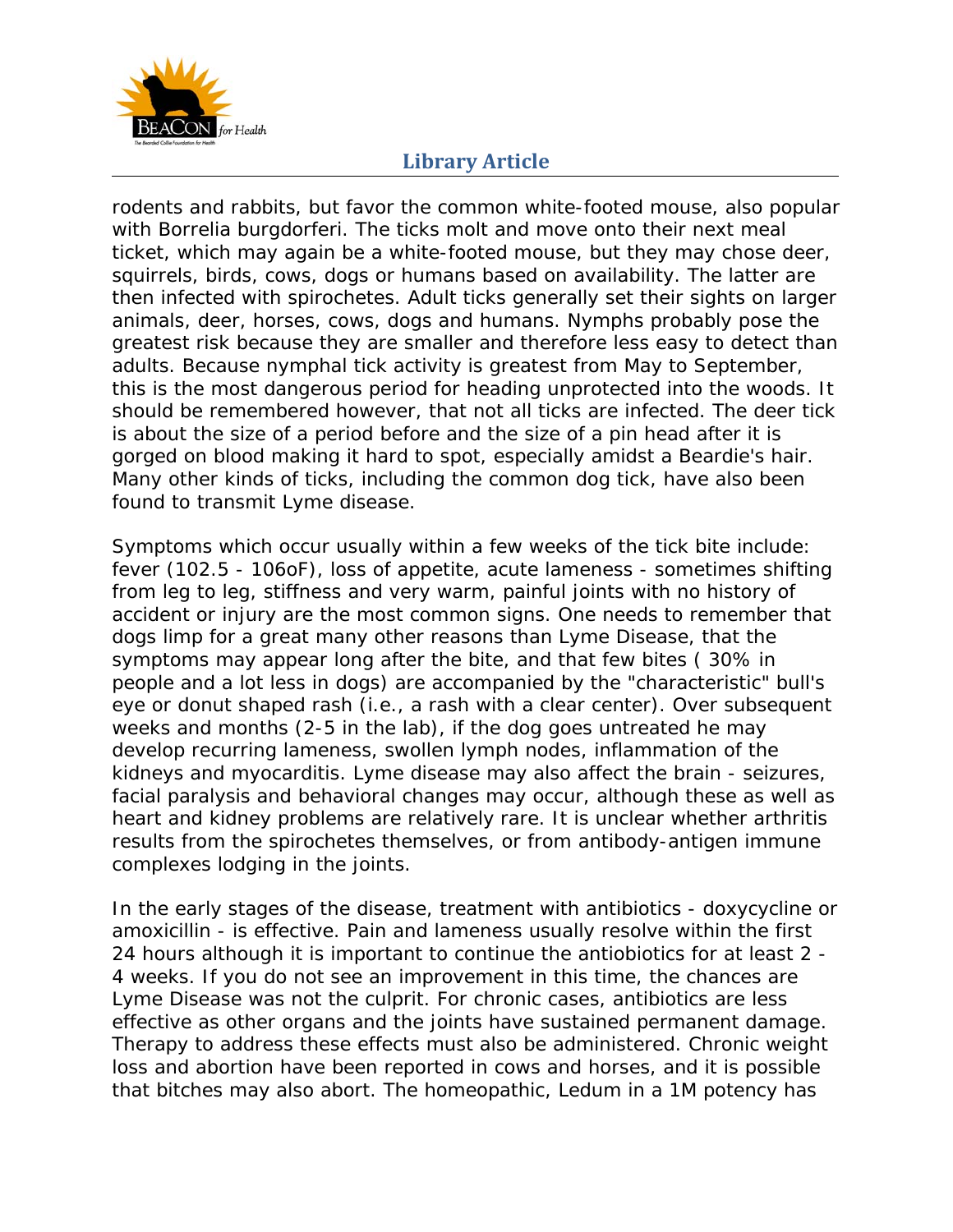

been reported effective both subjectively and objectively (Lyme titers fall after treatment). One pellet is given three times a day for three days. Ledum is reported to be effective in both new and chronic infections, and whether or not antibiotic treatment has been given. When the kidneys are affected the disease is usually fatal.

Prevention is clearly important. Avoid areas were ticks are common, and remove the tick promptly - it takes 36-48 hours to transmit sufficient spirochetes to cause a problem. Make sure you get the tick's mouthpieces. The easiest way to remove a tick is to grasp it as close to the skin as possible using tweezers or one of those little spoons with a V shaped nick in them (Ticked Off), and pulling the tick straight out from the skin. Apply antiseptic to the bite area, and preserve the tick in alcohol and date its removal, so that it can be identified if symptoms develop later. Do not try to burn the tick off, or put lighter fluid, alcohol or any of the other substances people suggest aid in removal.

Some owners feel happier if they put one of the new products like Frontline, which kills ticks as well as fleas, on their dog. Watch closely for adverse reactions if you do so. Some Beardies do not tolerate these products, especially if their immune systems aren't up to snuff. Other owners test their dogs twice a year for Lyme Disease, but be aware that the information from the tests is not always accurate (see above), although newer tests are always being developed. I do not recommend the vaccine against Lyme Disease because both efficacy (about 30%) and safety are questionable and dogs have died from the vaccine. Borrelia burgdorferi 60X nosode (a homeopathic preparation which is sometimes likened to a vaccine) has been used as a preventative for Lyme Disease. Given orally daily for a week, then weekly for a month and then every 6 months, Steve Tobin DVM of Connecticut, who lives in an area of very high Lyme Disease incidence reports 2 cases in more than 500 treated dogs. In many of these cases, owners had experienced annual outbreaks of the disease in their kennels prior to employing the nosode. Other treatments which may help support dogs with Lyme Disease include Vitamins C, E and A, fish oil and Perna mussel.

Puppies and young dogs seem to be at greater risk than older dogs, but this may be more due to their proclivity for playing in tick infested areas than their age per se. It has been suggested that certain breeds are more susceptible to infection than others, and a genetic basis for infection has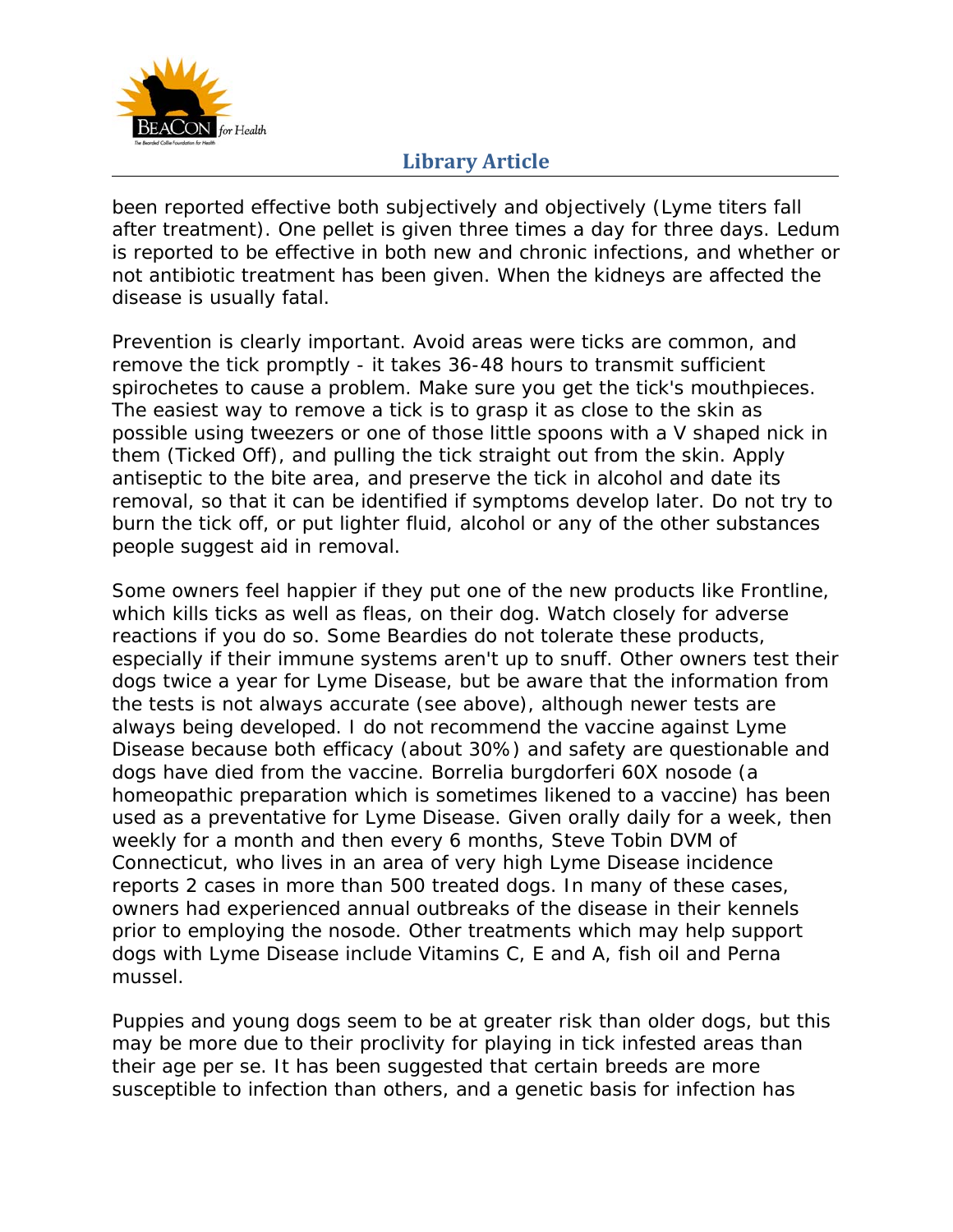

been established in mice. In general, dogs with compromised immune systems are probably at greatest risk. Although humans can get Lyme disease, they don't get it from their dogs (unless they let ticks bite them which have already bitten their dog). The risk factors are the same for both species.

While by no means all ticks carry Lyme disease, some ticks carry more than one disease, and dogs can develop more than one illness from a single tick bite, Concurrent infection with Lyme and ehrlichiosis is being reported. There are three important organisms involved in ehrliciosis. Ehrlichia canis which causes ehrlichiosis, circulates in white blood cells. Ehrlichia platys causes infectious cyclic thrombocytopenia (low platelet count) and circulates in the platelets. Sometime Ehrlichia equi, which causes Potomac fever and equine granulocytic ehrlichiosis, can be found in neutrophils, a kind of white blood cell, in dogs, and make them ill too.

*E. Canis* is usually transmitted by the brown dog tick - Rhipicephalus sanguineus - and is found world wide. Ehrlichiosis can occur at any time of the year, although is more common in the warm months. There is usually a 1-3 week incubation period, but it's generally more than 2 months before dogs are presented for signs of illness. There are three stages of infection. In the acute phase the organism - a rickettsial - spreads from the site of the bite to the spleen, liver and lymph nodes, causing them to enlarge. Blood vessels become inflamed and platelet survival time is reduced. There is a reduction in the white blood cell count and often mild anemia too. In the subclinical stage the antibody production against the organism increases, but thrombocytopenia continues. In the chronic stage the bone marrow is affected and few blood cells are produced. Dogs present with a history of lethargy, fever, depression, and anorexia resulting in weight loss. Spontaneous bleeding is often first reported as nose bleeds following sneezes. Petechiae (small red blood blisters) are seen, particularly on mucous membranes. Respiratory distress (coughing) and neurological signs - head tilt, difficulty walking, and painful eyes (may herald uveitis and retinal hemorrhage and detachment in chronic cases), may also be reported. Edematous swelling of the legs and scrotum may also be seen. In the chronic stage occasionally arthritis and seizures may occur. Concurrent infection with some of the other tick borne diseases - babesia, Hepatozoon canis or E. Platys will worsen the symptoms of *E. Canis*. Fortunately, the first two rarely occur in the northeast.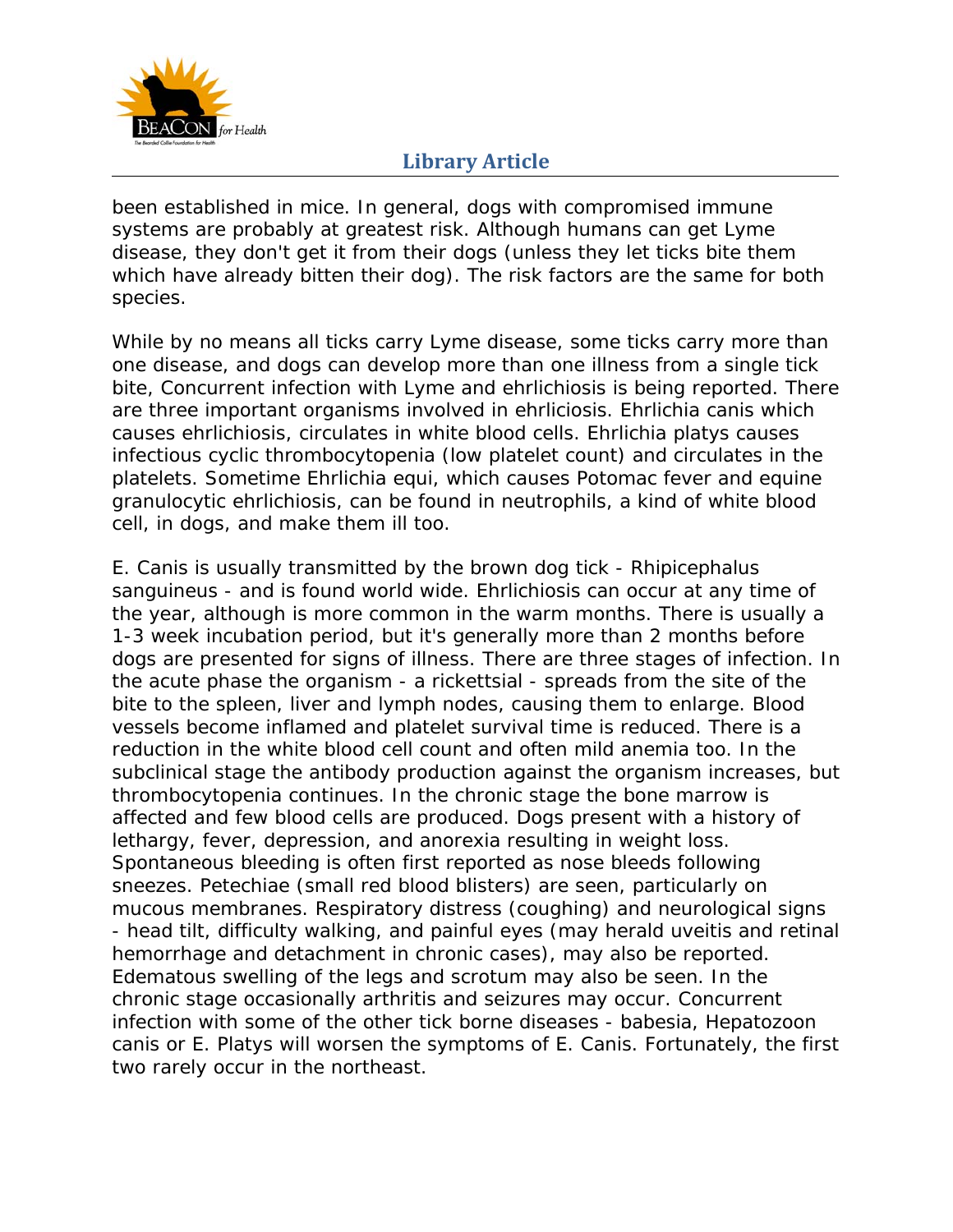

Diagnosis. Ehrlichia can usually be diagnosed by serological blood test, although sometimes a bone marrow aspirate is used to confirm diagnosis. The major rule-outs are: (1) Rocky Mountain Spotted Fever - which is another rickettsial disease which responds to the same treatment; (2) immune mediated thrombocytopenia - which generally doesn't produce a fever of swollen lymph glands; (3) systemic lupus erythematosus; and (4) leukemia. As for Lyme disease, the drug of choice is doxycycline for 2 weeks. Tetracyclines should not be given to puppies under 6 months of age, and for them chloramphenicol is usually used. Blood transfusions may be needed for severely affected dogs. Platelet counts should be repeated every three days until they reach the normal range, and then less frequently. Serological testing for E. canis should be repeated in 9 months. In some areas about 50% of the dogs with E.canis also have E. platys. The two are transmitted by the same ticks. E. Platys generally produces a milder disease and may frequently be an incidental finding on serological testing rather than one which causes the owners concern. The treatment is the same for both. While humans can get ehrlichiosis, it appears that the dog tick is not the vector in these cases.

The last tick borne disease which we see in New England is Rocky Mountain Spotted Fever (RMSF) which is caused by the rickettsial *Rickettsia rickettsii*. For some reason, pure bred dogs - especially German Shepherds - seem to be more prone to RMSF than mutts. In this neck of the woods, the tick to watch out for is the American dog tick - Dermacentor variabilis. Ticks need to be attached for 5-20 hours to infect the dog, and the incubation period is 2 days to 2 weeks. In the host the organism reproduces in the lining of blood vessels causing inflammation and hemorrhage in the smallest vessels. Vessels become blocked, platelets clump and organs swell as fluid is lost from the blood vessels into the surrounding tissues. Blood pressure drops and eventually shock results. If untreated just about every system becomes involved in time. Fever occurs 2-3 days after the tick attached, followed by lethargy, depression and anorexia. Lips, ears, extremities, prepuce and scrotum swell. Joint pain results in stiff gait (as does swelling of those nether organs). Spontaneous bleeding - especially nose bleeds - occurs. Conjunctivitis and reddening of the eyes is seen, as is respiratory distress difficulty breathing and coughing, and neurological signs - seizures, head tilt, difficulty walking, neck pain and coma. In some cases, heart arrhythmias and sudden death from shock may result if the dog is left untreated. Serological testing will eventually render diagnosis, but titers take 2-3 weeks to rise. As the treatment is the same as for the other two conditions we've